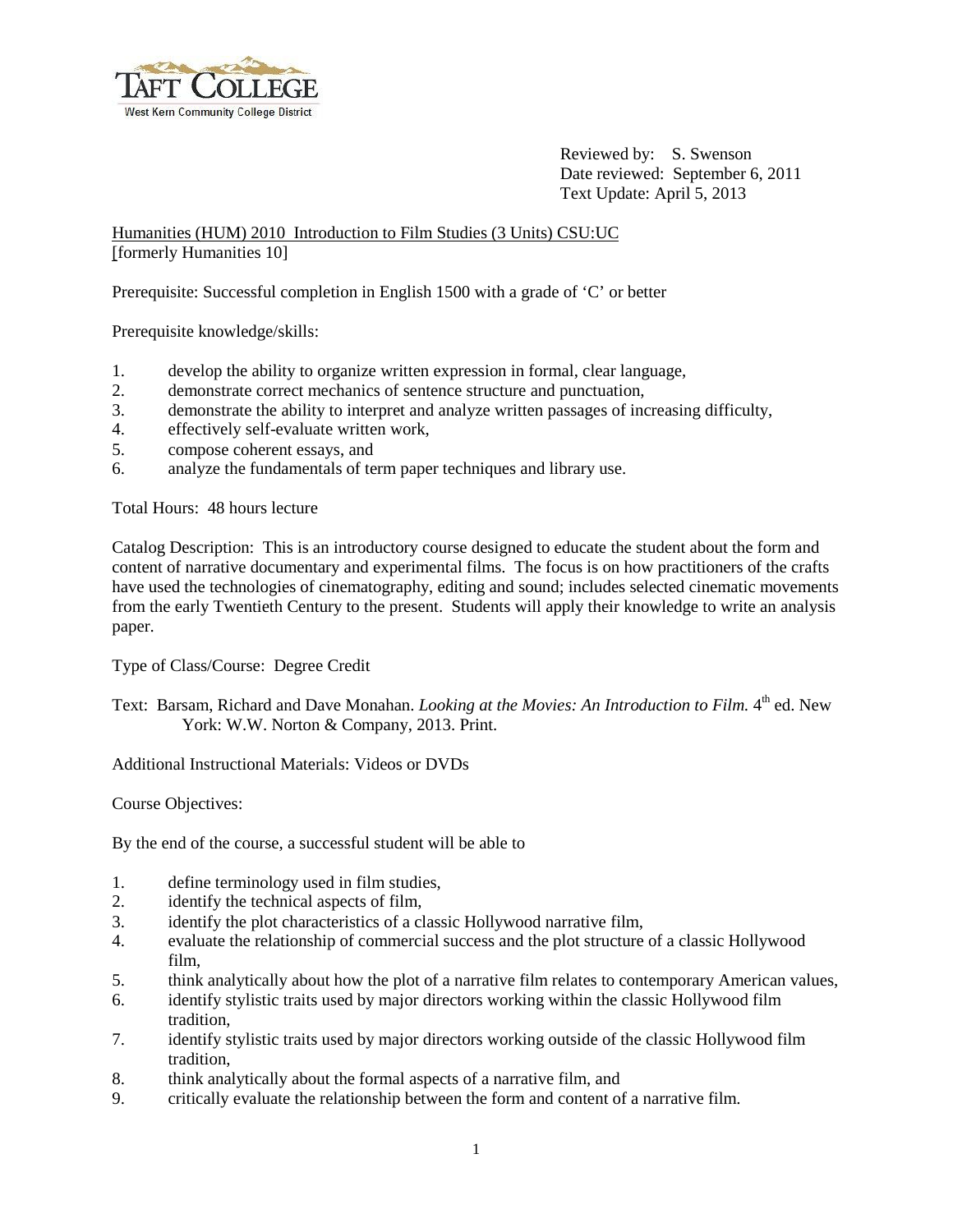

Course Scope and Content:

- Unit I The Hollywood Standard: Classic Hollywood Narrative Film
	- A. Illusionism
	- B. Film Culture
- Unit II The Elements of Film
	- A. Film Space
		- 1. The Image
			- 2. Tone
		- 3. Composition
		- 4. Movement
	- B. Film Time
		- 1. Manipulation of Time
		- 2. Stopped Time: The Freeze Frame
		- 3. Subjective Time: Dream, Fantasy, memory and Perceptual Distortion
		- 4. Objective Time: The Flashback and the Flash-Forward
		- 5. Achronological Time
		- 6. Visual Rhythm
		- 7. Meaning through Editing—Relationship Between Shots
		- 8. Meaning with Minimal Editing—Relationships within Shots
	- C. Film Sound
		- 1. The Process
		- 2. The Human Voice
		- 3. Sound Effects
- Unit III Types of Film
	- A. Genre Films
		- 1. The Definition of Genre
		- 2. Types of Genre Narrative
		- 3. Genre Parody
	- B. Nongenre Films
		- 1. Nongenre Narrative
		- 2. Personal Vision
		- 3. Documentary Experimental and Animated Films

## Unit IV Critical Analysis of Film

- A. Analysis of Film Form and Film Style
- B. Film Criticism

Learning Activities Required Outside of Class:

The students in this class will spend a minimum of 6 hours per week outside of the regular class time doing the following: